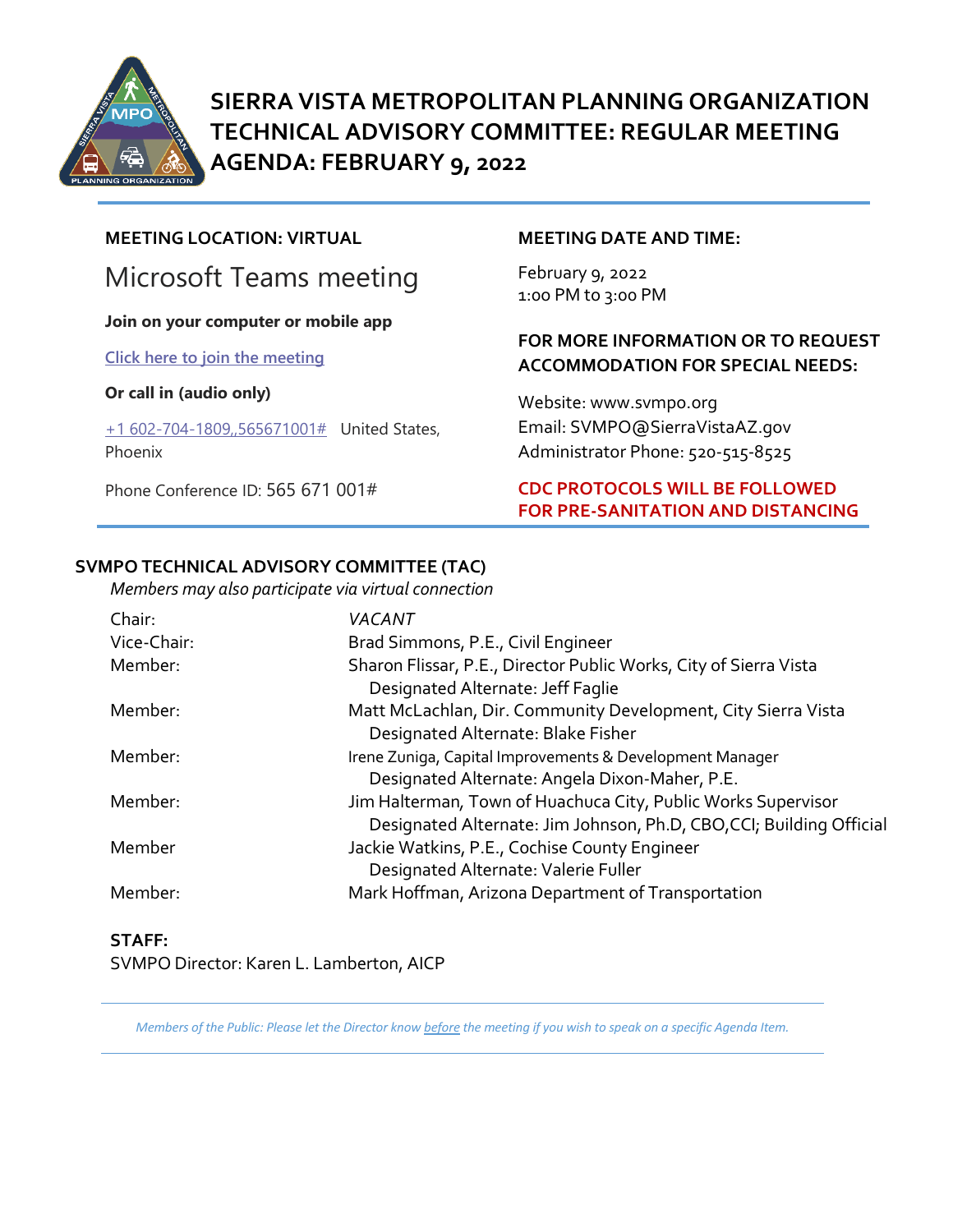# **1. CALL TO ORDER AND ROLL CALL**

# **2. ACCEPTANCE OF THE AGENDA**

# **3. CALL TO THE PUBLIC**

This is the time set aside for the public to speak to the TAC. Speakers are limited to a three-minute presentation and may also submit written comments for the Board files. The TAC may not discuss or take formal action on items that are not specifically identified on the agenda. Therefore, pursuant to A.R.S. § 38-431.01 (H) action taken as a result of public comment is limited to responding to any criticism, directing staff to review the matter, or scheduling the matter for discussion at a later date.

## **4. APPROVAL OF MEETING MINUTES**

**Action:** Approval of the TAC Regular Meeting Minutes of October 27,2021.

## **NEW BUSINESS: PRESENTATION/DISCUSSION**

## **5. SELECTION OF CHAIR/VICE-CHAIR**

**Action:** Per the SVMPO By-Laws, Section III B 2, elected officers will be selected at the first meeting of each calendar year. Nominations and election of both a Chair and a Vice-Chair of the TAC will be made.

This is an action item.

#### **6. STBG FY22 LEDGER BALANCES**

The SVMPO Director will brief the TAC on the current TIP ledger and potentially available funds for future projects.

# **7. TIP UPDATE AND CALL FOR PROJECTS**

**Action:** It is the goal of the MPO to fully program the SVMPO Transportation Improvement Program by the end of this fiscal year. A Call for Projects was issued, and two projects have been submitted by the SVMPO Board to the AZ State Legislator for potential earmarked funding.

TAC members will be asked to consider eligible projects to include in the TIP and in a "parking lot" of possible projects to bring up into the active TIP as additional funding is identified.

This is a potential action and discussion item.

# **CONTINUING BUSINESS: PRESENTATION/DISCUSSION**

#### **8. JURISDICTION TIP PROJECT UPDATES**

TAC Members will provide updates about their active regional and local agency projects. These include:

- Cochise County LIDAR flight data delivery status
- City of Sierra Vista West End HURF Exchange Project
- Huachuca City Utility mapping effort (final deliverable of HC Roadway Study Project)
- Vista Transit Plans and Projects

This is an information and possible discussion item.